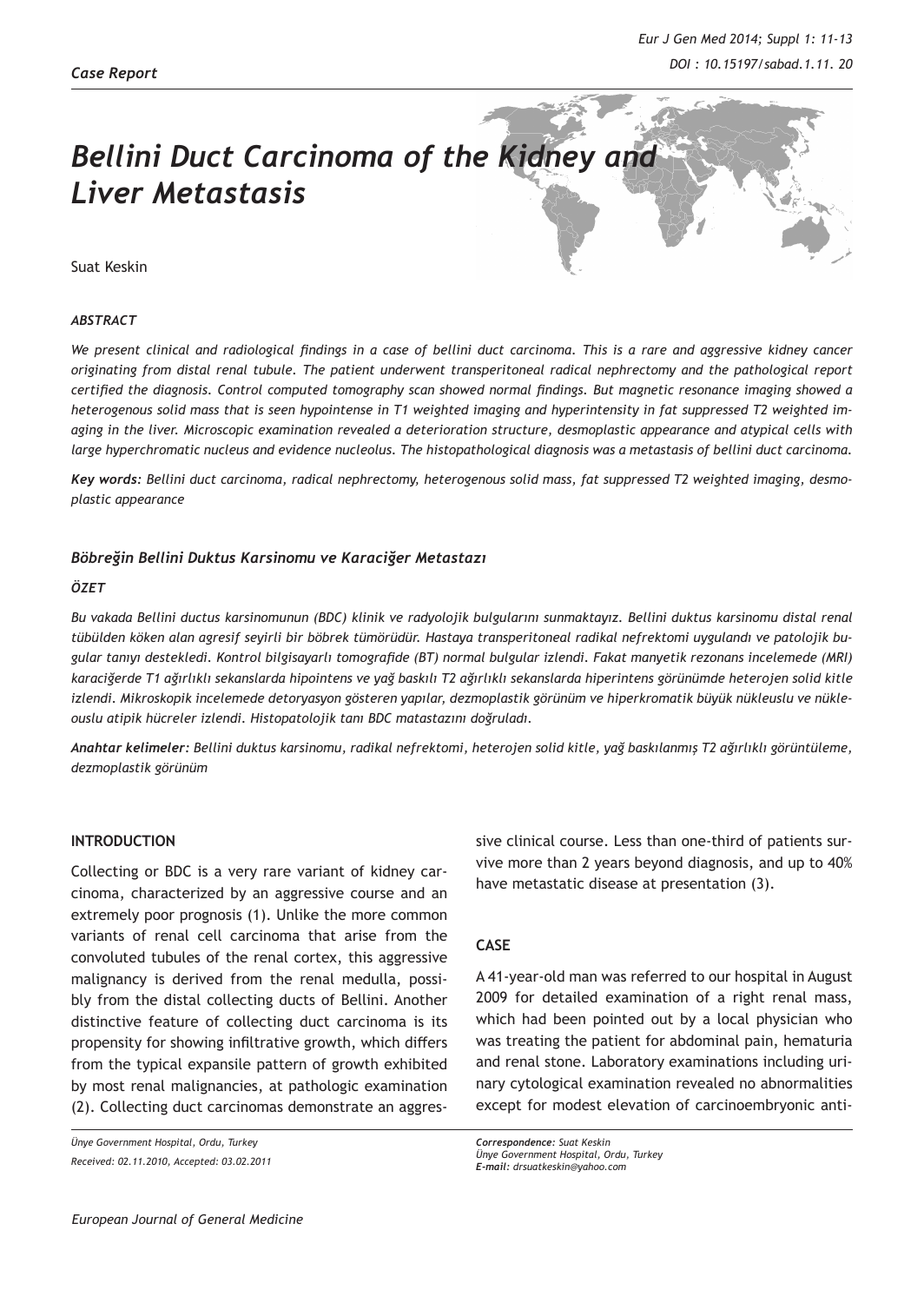

*Figure 1. Lobulated cystic mass including septations and peripheral calcifications in CT in right kidney.*

gen and C-reactive protein levels. Abdominal ultrasound showed a collecting tube enlargement in the upper pole of the right kidney. CT scan showed a lobulated cystic mass including septations and peripheral calcifications (Figure 1). This lobulated cystic mass spreaded to renal pelvis. The patient underwent transperitoneal radical nephrectomy on the right side through a lombotomic access with a preoperative diagnosis of renal tumor. Histopathologic examination revealed collecting duct carcinoma. The patient was called for control after one month. Control CT scan was performed and showed normal findings. But MRI showed a heterogenous solid



*Figure 2. Heterogenous solid mass that is seen hyperintense in T2 weighted multiphase LAVA imaging in the left lobe of liver (arrows).*

mass that is seen hypointense in T1 weighted imaging and hyperintense in T2 weighted multiphase LAVA (Liver Acquisition with Volume Acquisition) imaging in the liver (Figure 2). There was a heterogen pathologic enhacement in identified heterogenous solid mass. Liver biopsy was performed. It was carried out two biopsy materials (20 mm and 2 mm length) in tru-cut biopsy needle. Microscopic examination revealed a deterioration structure, desmoplastic appearance and atypical cells with large hyperchromatic nucleus and evidence nucleolus. The histopathological diagnosis was a metastasis of BDC. The patient was conducted to the other hospital for chemotherapy of liver metastasis.

# **DISCUSSION**

BDC which is a rare and aggressive primary renal neoplasm, arises precisely from the principal cells lining the distal collecting duct (Bellini duct) epithelium (4) and the distal renal tubules (5, 6). BDC is characterized by aggressive nature, frequent presence of local invasion or distal metastasis at the time of diagnosis and often fatal clinical course, though long lasting early stage was also reported (7). Over the past decade, fewer than 20 cases have been reported in the United States (1,8-10). A review of worldwide English literature identified a total of approximately 120 cases (1,8–16). The largest cohort consists of 81 confirmed BDC cases diagnosed at 66 Japanese Institutions. The overwhelming majority of reported BDC cases were metastatic at presentation and most exhibited extremely poor prognosis (16). Hematuria and lumbar or renal angle pain tend to be the most common presenting features (17). On CT, it normally presents as a solid lesion in the renal medulla with minimal contrast enhancement (18). In our patient, CT scan showed a lobulated cystic mass including septations and peripheral calcifications in right kidney and there wasn't a significant of liver paranchima on CT scan. But MRI revealed that a metastatic lesion in liver. In similarly most cases reported previously that the site of the metastasis was the liver (19,20). In contrast previously there were found liver metastasis in CT (1,21,22). In conclusion, BDC is a rare tumor with a clinically rapid and progressively malignant course. Its metastasis mustn't be only determined by CT scan. So in early stage MRI must be performed to find liver metastasis. Detailed, long-term follow-up to detect distant metastasis is, of course, also necessary.